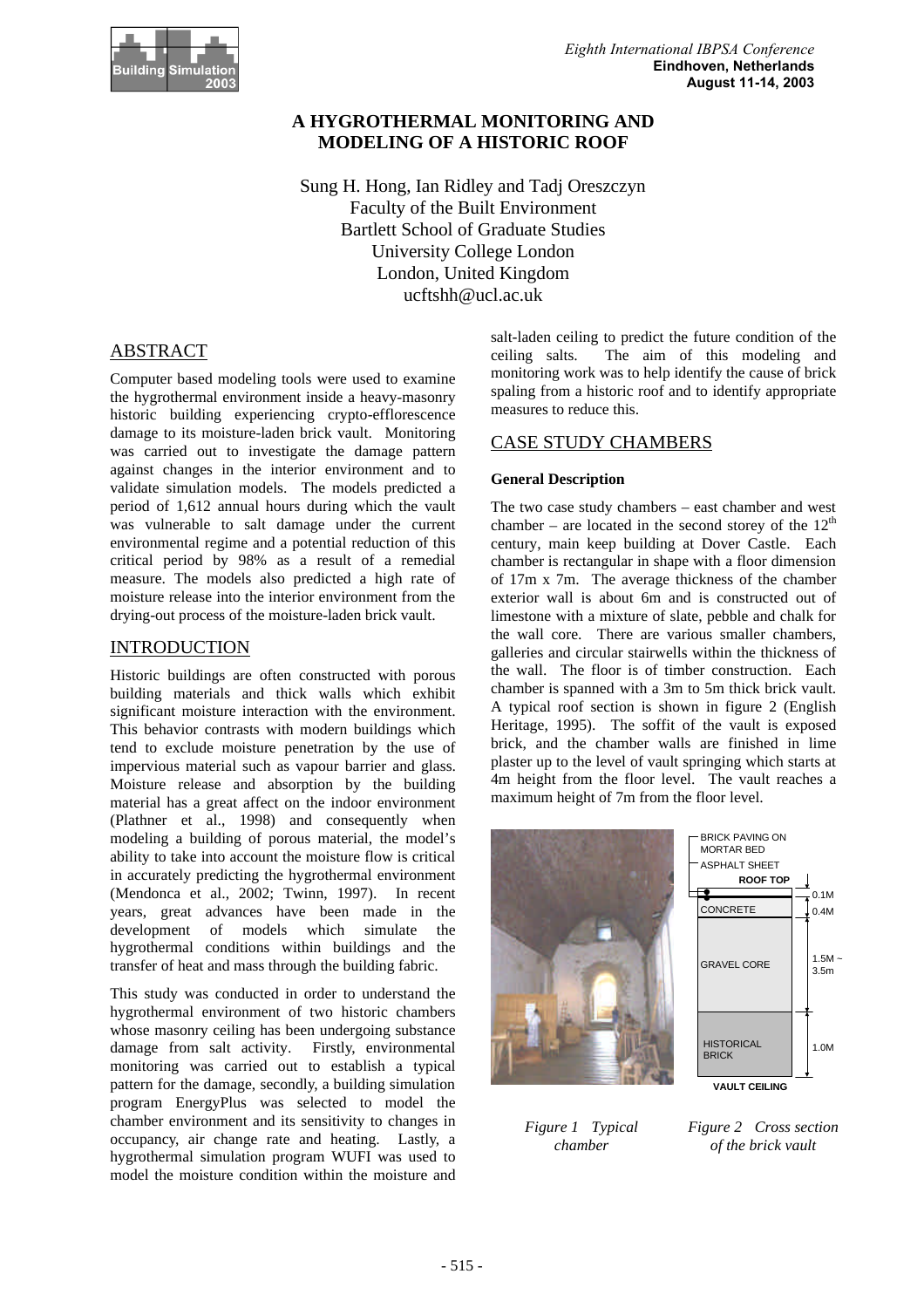There are two 1.5m wide galleries surrounding the chambers at the vault level. These galleries originally functioned as ventilation shafts for the chambers until the ventilation tubes connecting the galleries to the chambers were blocked at the gallery end. Today, the chambers are naturally ventilated by infiltration and by stack ventilation during the building opening period of 10:00 to 18:00 hours when the first floor main entrance and the rooftop staircase doors are kept in open condition.

Space heating in the chambers is provided by two convective heaters which are supplied with water at 75°C to 77°C from old boilers housed in a separate building. Heat is continuously supplied between late September to mid April with no mechanism for temperature control.

### **History of Vault Ceiling**

The chamber roof structure has undergone significant renovation over the past 210 years. In 1790 the two original timber framed roofs were replaced with brick vaults which are currently in place. In 1995 the exposed top of the vault was water-proofed with a new asphalt layer and brick paving with drainage channels to stop a long history of visible water ingress into the chambers. Although visible water ingress has ceased, core samples taken from the vault structure in 1999 indicated a moisture concentration in the range of 0.6% to 4.2% net weight at a depth of 150mm from the ceiling and higher concentration of 4% to 18% net weight at a depth of 260mm, indicating a reservoir of water trapped in the vault fabric (Mason, 2000).

Material analysis also revealed a high concentration of soluble salts within the vault fabric originating from the bricks. Figure 3 shows two types of salt activity presently taking place in the ceiling: Efflorescence and crypto-efflorescence.



*Figure 3 Efflorescence and crypto-efflorescence damages on the vault ceiling*

The two salt activities differ in the following way: "*Efflorescence occurs when there is a plentiful water supply, but if the water supply is limited, the liquid front retreats inwards, resulting in crypto-* *efflorescence … Whereas efflorescene is merely unsightly, crypto-efflorescence causes delamination, spaling and cracking of the external brickwork surface as a result of the expansive crystallization of soluble salts within the brick pore structure*" (Harrison, 1998).

### **Hygroscopic Salt Activity**

Salts absorb and release moisture in response to the relative humidity (RH) of the surrounding air. Salts in a solid state will absorb moisture until equilibrium with the surrounding RH is reached. When the RH rises, moisture absorption will resume and when the RH decreases, moisture will be released. During this process, salts can undergo phases change from solid to liquid and vice versa when the RH reaches the saturation level of salt solution expressed as the equilibrium relative humidity (ERH) which is unique to each salt type. When the RH rises above the ERH, salt liquefies and when the RH falls below the ERH, it crystallizes. When a phase change occurs it is accompanied by a volumetric expansion or contraction that exerts a damaging mechanical force against the host masonry pores causing failure in the form cryptoefflorescence.

Salt contaminated masonry will normally hold several types of salt as in the case study vault. combination of different salt types, each with a unique ERH, will define an ERH range where the host masonry is susceptible to salt damage. Analysis of the vault fabric shows salts mainly consisting of sodium chloride and sulphates of calcium, potassium and sodium (Pickering, 2000) which in combination exhibit an ERH range of 75% to 95% (Pickering, 2000).

This suggests two possible environmental solutions to minimize salt damage to the brick vault: Maintaining the chamber RH above 95% or below 75%. The first solution is a poor choice due to the potential occupancy discomfort, microbial grow and damage to the exhibition items. Maintaining RH below 75% is the preferred option, but it requires a stabilization period before the drying front moves sufficiently into the ceiling fabric and the cohesive force of the host masonry begins to resist the crystallization force. The pre-stabilization period is affected by the salt response rate and the surrounding material property and therefore is difficult to predict (Price, 2000). In one similar study the stabilization period lasted longer than two months (Watt, 2000).

## MONITORING

### **Method**

In order to understand the causes of the salt damage at Dover Keep and to test the validity of the environmental models, the air temperature and the RH of a ventilation tube, the galleries, the chambers, and the exterior were monitored over three separate periods – summer 2000 (5 weeks), winter 2000 (5 weeks) and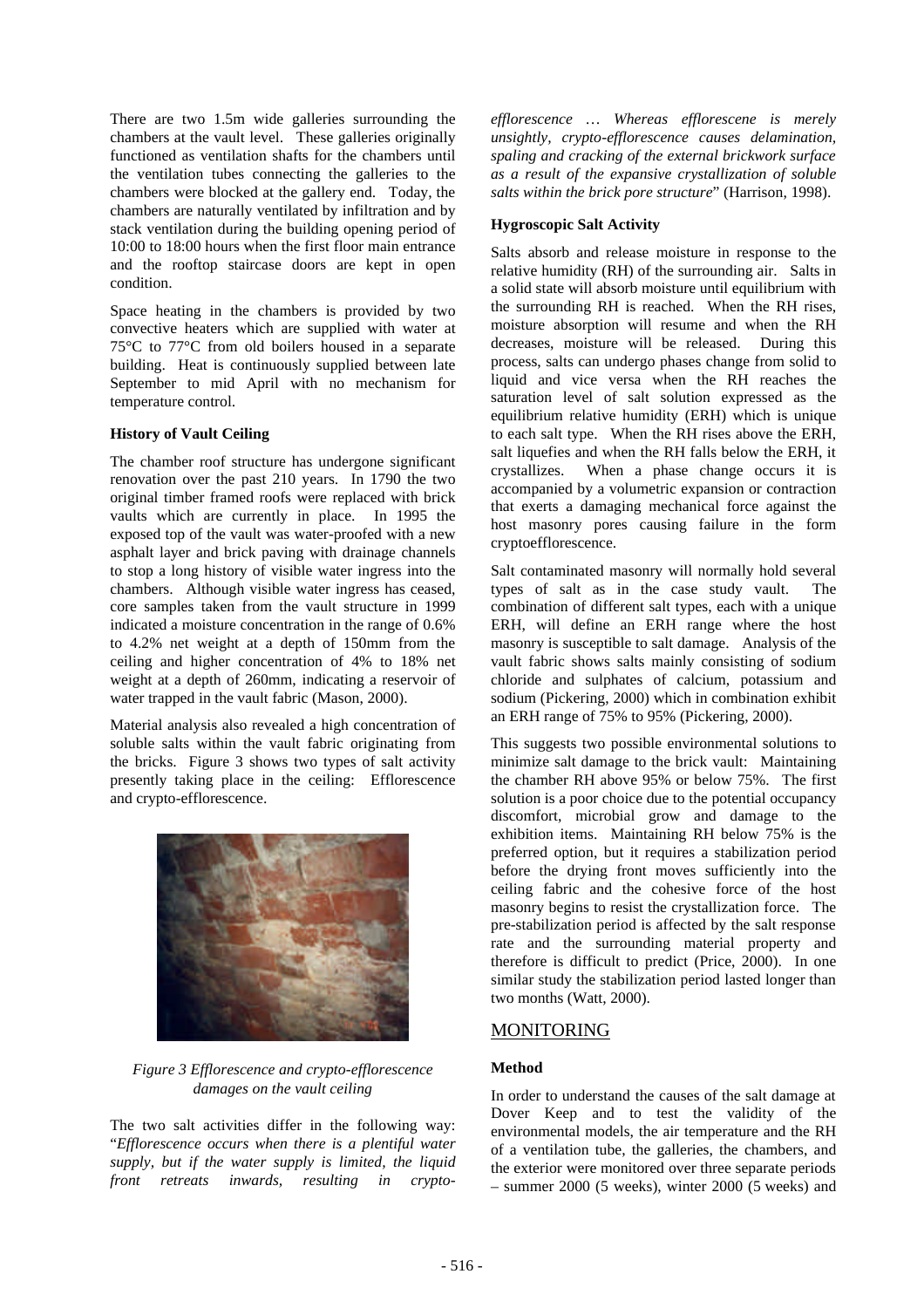summer 2001 (5 weeks) – using HOBO batterypowered, electronic dataloggers set to monitor RH and air temperature at every 1 hour interval. Figure 4 shows the monitored locations.

The occurrence of flaking was also visually recorded by the building custodians during summer 2001 by noting the deposition of new debris on the chamber floor. The number of visitors to the chamber was also recorded.



*Figure 4 First floor plan with datalogger locations indicated*

#### **Results**

The average monitored air temperature and RH are shown in tables 1 and 2.

| <b>LOCATION</b>     | <b>SUMMER</b><br>2000 | <b>WINTER</b><br>2000 | <b>SUMMER</b><br>2001 |
|---------------------|-----------------------|-----------------------|-----------------------|
| Exterior            | 16.2                  | 6.4                   | 16.7                  |
| Vent Tube           | 17.2                  |                       | 17.0                  |
| West Gallery        | 17.1                  |                       | 17.6                  |
| <b>East Gallery</b> |                       |                       | 17.6                  |
| <b>West Chamber</b> | 17.9                  | 17.6                  | 17.8                  |
| <b>East Chamber</b> |                       |                       | 17.6                  |

*Table 1 Average monitored air temperature (ºC)*

| <b>LOCATION</b>     | <b>SUMMER</b><br>2000 | <b>WINTER</b><br>2000 | <b>SUMMER</b><br>2001 |
|---------------------|-----------------------|-----------------------|-----------------------|
| Exterior            | 63                    | 87                    | 77                    |
| Vent Tube           | 100                   |                       | 100                   |
| <b>West Gallery</b> | 96                    |                       | 93                    |
| <b>East Gallery</b> |                       |                       | 96                    |
| <b>West Chamber</b> | 76                    | 52                    | 72                    |
| <b>East Chamber</b> |                       |                       | 73                    |

Monitoring inside a ventilation tube was carried out to confirm moisture release from the water logged brick vault through which the ventilation tube penetrated. The RH level in the ventilation tube was almost a steady 100% indicating saturated brickwork surrounding the tube.

The average summer RH of the galleries which are located within the thickness of the exterior wall was higher than the average exterior RH despite the higher internal air temperature by 1°C suggesting higher moisture level in the galleries than the outside. Greater fluctuation in the gallery RH compared to the ventilation tube indicated greater air movement. Although the RH fluctuated along the upper ERH range, flaking activity in the upper galleries was never observed confirming salt contamination limited to the brick vault above the chambers.

The lower average RH in both chambers compared to the galleries is the result of greater air movement experienced in the chambers. The winter air temperature was similar to the summer due to indoor heating and accordingly the winter chamber RH level was well below the ERH range despite the high winter exterior RH (87%).

Figures 5 and 6 show the monitored RH and air temperature during summer 2001 for the west and east chambers. Both figures show increased frequency of flaking with RH in the ERH range as indicated in grey arrows. The monitoring of the flaking activity was carried out only in summer 2001.



*Figure 5 West chamber air temperature, RH and observed incidences of flaking activity*



*Figure 6 East Chamber air temperature, RH and observed incidences of flaking activity*

**Date**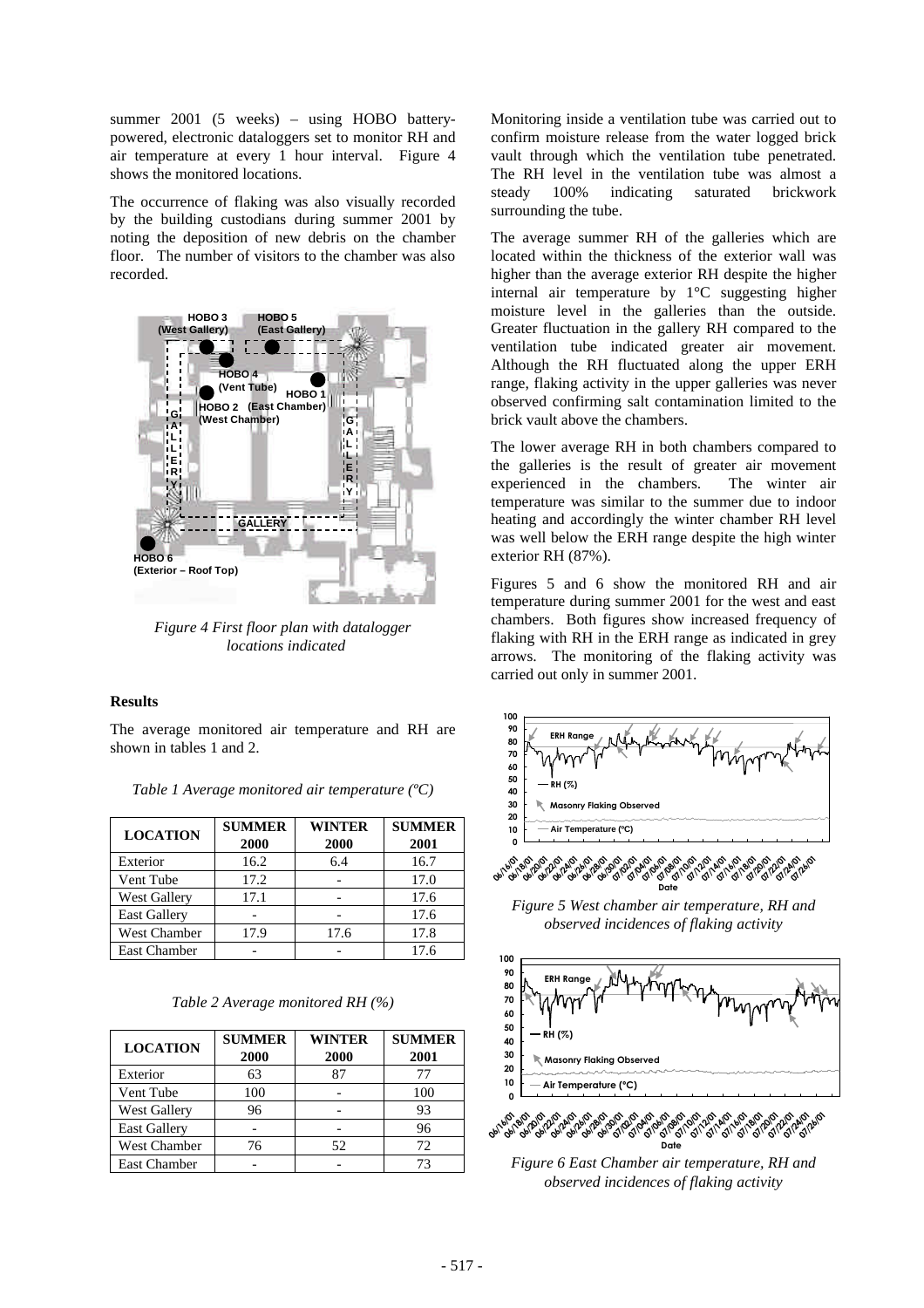Absolute Humidity - The average absolute humidity of the two summers and winter are compared in figure 7. The higher absolute humidity level observed in all monitored locations in comparison to the exterior indicates moisture source from within the building.



*Figure 7 Comparison of average absolute humidity levels of all monitored locations*

The steady decrease in the absolute humidity level from the ventilation tube to the chambers also reflects the relative degree of ventilation experienced in these areas with the ventilation tube experiencing the least, the chambers the most and the galleries somewhere in between.

The steady decrease in the absolute humidity level difference between the interior and the exterior from summer 2000 to summer  $2001$  – vent tube:  $4.6$ g/m<sup>3</sup> to  $4.0 \text{g/m}^3$ ; west gallery:  $3.6 \text{g/m}^3$  to  $3.5 \text{g/m}^3$ ; west chamber:  $1.1g/m^3$  to  $0.1g/m^3$  – suggests drying of the building fabric over a single year.

## MODELING THE CHAMBER

### ENVIRONMENT

### **Method**

Monitoring indicated that the flaking activity of the brick vault could be as a result of the trapped moisture in the vault structure resulting in the vault experiencing an RH in the ERH range. In order to assess the potential for different remedial measures that could be implemented, a hygrothermal simulation model was created.

Significant moisture transfer can take place between a moisture generating environment and the surrounding building material. At periods of excess vapour pressure, moisture is absorbed into the building fabric and at periods of low vapour pressure, released back into the environment resulting in a time-delayed response of vapour pressure against changes in moisture generation rate.

The porous nature of the brick and its saturated condition in the case study vault require a simulation model that is capable of modeling the moisture transfer behaviour between the building fabric and the chamber

environment. EnergyPlus (EP) was selected for hygrothermal modeling because of its Effective Mean Penetration Depth (EMPD) algorithm which describes both thermal and mass transfer as well as moisture storage and release from building materials (EnergyPlus, 2002).

#### **Simulation Condition**

No hourly based weather data was available for Dover. The standard 2001 weather data file for Langdon Bay, which is located 4.7 km north-east of Dover, was updated with the monitored local external air temperature and RH (Met Office, 2000-2001). The updated weather file was used to simulate what-if scenarios using the EP model which is calibrated against the monitored chamber data of summer 2001 and winter.

The physical property of the west chamber was selected for modeling due to the availabity of winter and summer monitored data. The material property of the vault construction material was based on the material data provided in EP and WUFI material library.

To simulate the current space heating, a baseboard heater was specified and its output condition varied until a close approximation to the winter monitored condition was achieved. As in the actual case, the heating system was scheduled to operate 24 hours a day from October until mid-April.

The monitored average daily number of 470 visitors was used as the occupancy rate. The average metabolic rate and heat emission data were based on CIBSE Guide A (CIBSE Guide A, 1999). The occupancy period was based on the building visiting hours.

The ventilation rate consists of both air infiltration and controllable ventilation. The building simulation program A-TAS (Tas, 2000) was used to estimate the current infiltration rate of the chamber because of its ability to model natural air flow through building apertures based on temperature and wind data. As in the actual chamber, a hole sized 1m x 1m was modeled in the wall as the main source of infiltration when all the doors in the building are kept closed. A-TAS showed an average of 0.3kg/sec of air movement through the aperture which represents about 1.0 ach based on  $1.19$ kg/m<sup>3</sup> air density and the west chamber volume of  $830<sup>3</sup>$ .

Based on the background infiltration rate at 1.0ach, EP was used to predict the current controllable ventilation rate – ventilation through the building during the building opening hours. The controllable ventilation rate was varied as an input boundary condition until a minimum standard deviation was reached between the monitored and the modeled air temperature, absolute humidity, and ERH hours. Minimum standard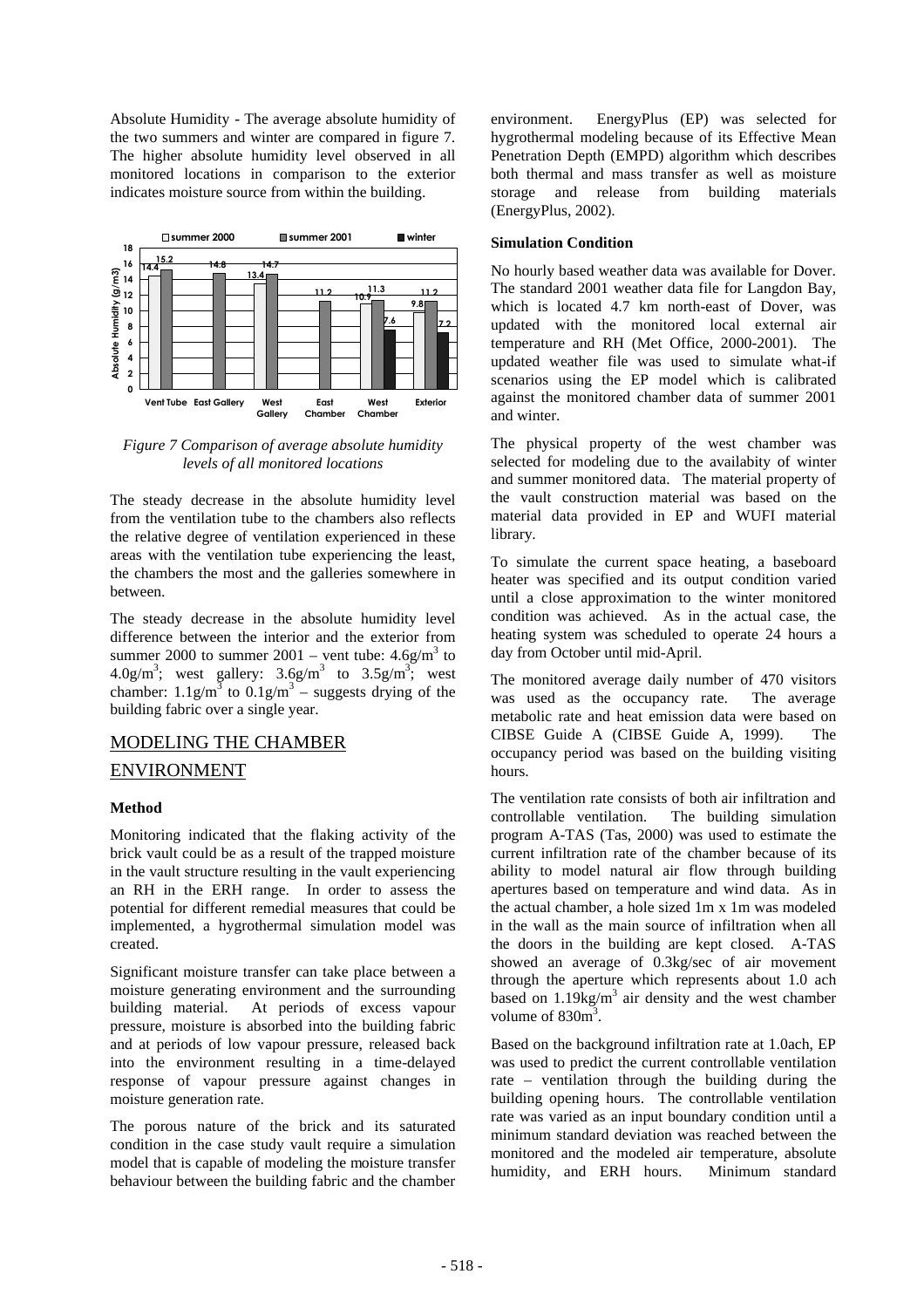deviation was achieved at a controllable ventilation rate of 1.5 ach.

### **Results**

Tables 3 and 4 compare the EP modeled average air temperature, absolute humidity, RH and hours within the ERH band against the monitored data for summer 2001 and winter 2000. Figures 8 and 9 compare the monitored and modeled RH for summer 2001 and winter 2000.

*Table 3 Comparison of monitored vs. EnergyPlus model prediction for summer 2001*

| <b>SUMMER 2001</b>    | <b>MONITORED</b>        | EP                      |
|-----------------------|-------------------------|-------------------------|
| Average Temperature   | $18^{\circ}$ C          | $18^{\circ}$ C          |
| Average Abs. Humidity | $11.0$ g/m <sup>3</sup> | $11.1$ g/m <sup>3</sup> |
| Average RH            | 72%                     | 73%                     |
| <b>ERH</b> Hours      | 360 hours               | 370 hours               |

*Table 4 Comparison of monitored vs. EnergyPlus model prediction for winter 2000-2001*

| WINTER                | <b>MONITORED</b>       | ЕР                     |
|-----------------------|------------------------|------------------------|
| Average Temperature   | $17.6^{\circ}$ C       | $16.6^{\circ}$ C       |
| Average Abs. Humidity | $7.2$ g/m <sup>3</sup> | $7.2$ g/m <sup>3</sup> |
| Average RH            | 52%                    | 51%                    |
| <b>ERH Hours</b>      |                        |                        |



*Figure 8 Monitored vs. EnergyPlus RH prediction for summer 2001*



*Figure 9 Monitored vs. EnergyPlus RH prediction for winter 2000*

As a further test of the EP model, particularly the effectiveness of using its EMPD algorithm in simulating a moisture pervious environment, a comparison was made with A-TAS model which ignores moisture transfer characteristic. The suitability of EP model for the case study chamber is evident in figure 10 by its ability to simulate time-delayed RH response and in table 5 by its close prediction against the monitored data.

| Table 5 Comparison of monitored data against |
|----------------------------------------------|
| EnergyPlus and A-TAS model for summer 2001   |

| <b>SUMMER 2001</b> | <b>MONITORED</b> | ЕP  | A-TAS |
|--------------------|------------------|-----|-------|
| <b>ERH Hours</b>   | 360              | 370 | 262   |
| Average RH         | 72%              | 73% | 68%   |



*Figure 10 EnergyPlus vs. A-TAS RH prediction for summer 2001*

#### **Prediction of Annual ERH Hours**

Based on the EP model, the current RH condition of the west chamber was simulated for one year in figure 11. The RH during the winter heating season is below the ERH range and considerably lower than the summer RH. The unheated months posed the greatest risk to the brick damage with a total of 1,612 per annum in the ERH range.



*Figure 11 Annual variation in predicted RH*

Occupancy rate, infiltration rate, controllable ventilation rate and heating schedule were independently varied from the current chamber condition to investigate its impact on the number of hours per annum the RH was in the ERH range. A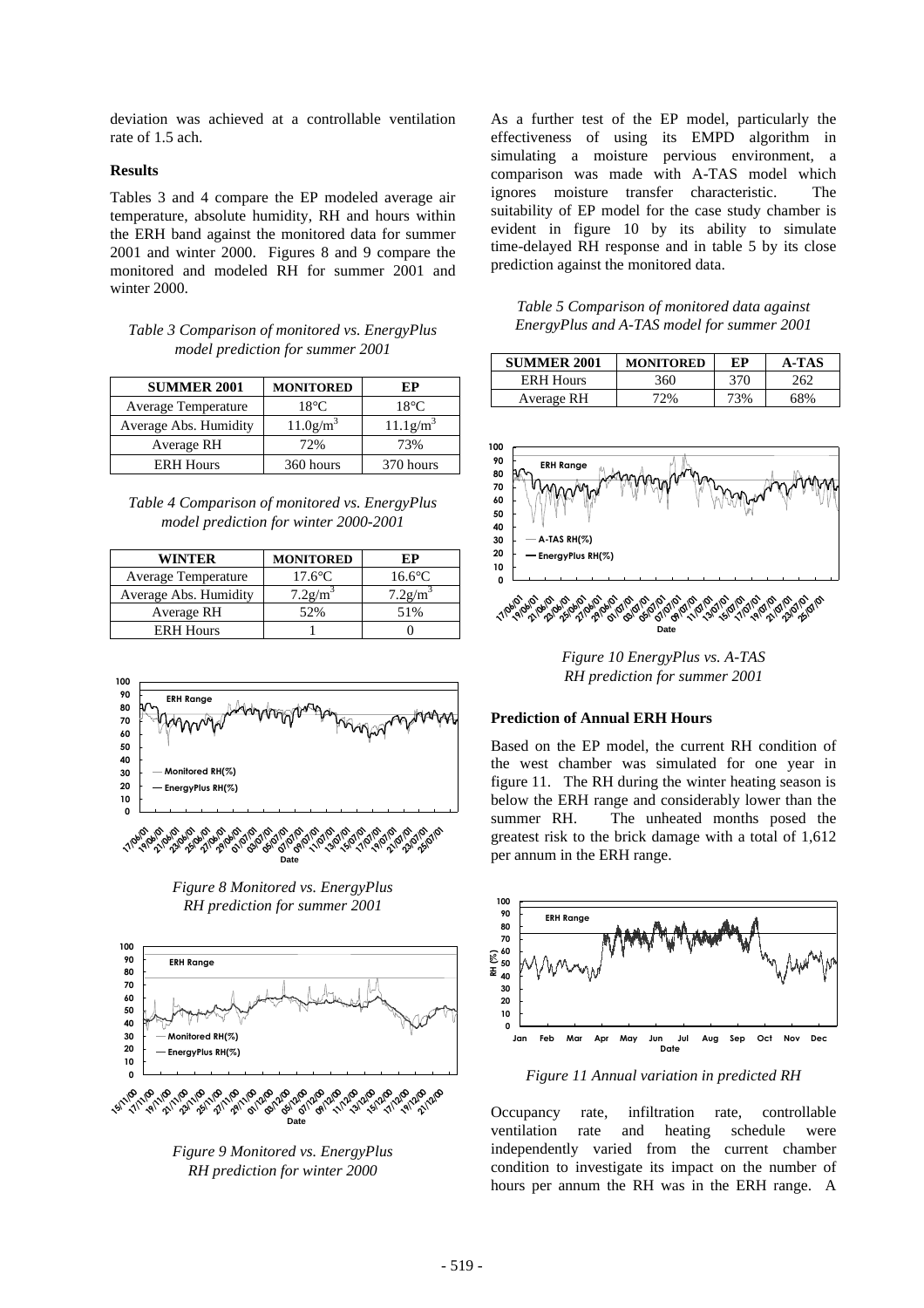theoretically achievable maximum and minimum value for each of these parameters was input into the EP model and its impact on the hours within the ERH range was recorded. This information is useful when investigating the most appropriate environmental strategy to minimize vault flaking.

Figure 12 shows that controlling the occupancy rate from zero to 900 visitors per day affects the annual ERH range by only 130 hours. Varying the ventilation rate from 0.5 ach to 3.0 ach also results in a small change in the ERH range of 180 hours. Varying the infiltration rate from 0 ach to 1.5 ach results in a larger range of 700 hours. Finally, the heating strategy provides the greatest potential in reducing the ERH hours close to zero by supplementing the current heating strategy with non-visiting hour summer heating at half the current winter level.



*Figure 12 ERH sensitivity under varying internal condition*

The sensitivity study indicates that an increase in the ventilation rate increases the ERH hours by increasing the chamber RH. This is surprising since the exterior always exhibited a lower absolute humidity than the chamber (summer 2001: exterior  $11.2$ g/m<sup>3</sup> vs. west chamber  $11.3g/m^3$ ; winter: exterior  $7.2g/m^3$  vs. west chamber  $7.6g/m<sup>3</sup>$ ). On the other hand, a comparison of the average air temperature shows that the exterior air temperature was always lower than the chamber and in winter lower by about 11°C (summer 2001: exterior 16.7°C vs. west chamber 17.8°C; winter exterior 6.4°C vs. west chamber 17.6°C). It is the effect of the lower external temperature that causes the chamber RH to rise with increased ventilation and infiltration rates. The infiltration rate has a greater impact on the ERH hours because of the entry of the cooler night-time air.

#### **Environmental Solution**

To maintain the RH level below the ERH range, a combination of building air-tightness measures to decrease the background infiltration rate and an increase in the length of indoor heating hours should be considered. The effect of the heating strategy alone is shown in figure 13 where the annual ERH hours is reduced to 38 hours.



*Figure 13 38 predicted annual ERH hours under full winter and partial summer heating*

Figure 14 shows that with the introduction of partial summer heating, the internal air temperature rises above 21°C for 977 hours per year (40 days per year) with 23°C being the maximum air temperature in the month of October.



*Figure 14 977 predicted annual hours above 21ºC under full winter and partial summer heating*

### MODELING THE VAULT FABRIC

In order to study the drying out period of the ceiling, a hygrothermal simulation program WUFI (WUFI, 1999) was used to investigate the moisture behaviour within the fabric of the brick vault and its interaction with the chamber environment. WUFI was selected because it is a program specifically designed to model heat and moisture transport within a building envelope.

#### **Method**

The layers of the construction elements making up the brick vault were modeled as follows beginning from the roof top: 50mm brick paving , 20mm asphalt, 400mm concrete, 1500mm gravel and 1000mm historical brick.

The annual chamber environmental data obtained from the EP model and the updated annual weather file were used as the surrounding environmental boundary condition.

The initial moisture content of the historical brick was set to  $200\text{kg/m}^3$  based on the average level of moisture content (11% net weight) found at a 260mm depth of the brick vault in the 1999 investigation. The initial moisture content for the gravel layer was set to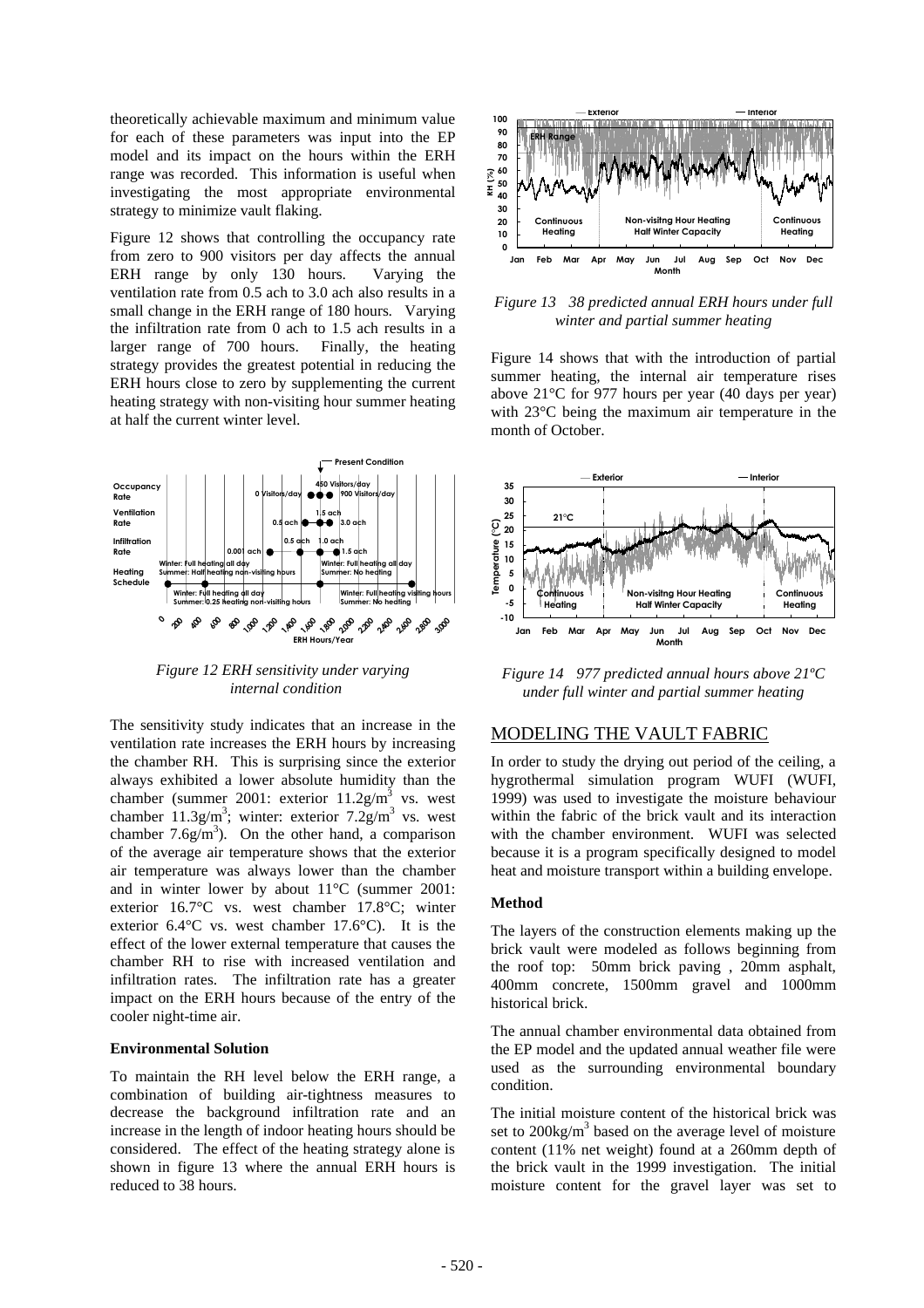$490\text{kg/m}^3$  based on the porosity ratio between the brick and the gravel layers (brick:  $0.31 \text{m}^3/\text{m}^3$ ; gravel:  $0.76m<sup>3</sup>/m<sup>3</sup>$ ). No initial moisture concentration was defined for the concrete layer due to its low porosity of  $0.18 \text{m}^3/\text{m}^3$  and the roof top brick layer because of the intervening impermeable asphalt layer.

### **Results**

Three different chamber conditions – Dry Condition, Current Condition and Wet Condition – were modeled in EP and their effect on the hygrothermal behaviour within the brick vault investigated by WUFI.

The Dry Condition is defined by a low infiltration rate of 0.1 ach, low ventilation rate of 0.5 ach, no visitors and continuous heating during winter and during nonvisiting hours in summer. The Current Condition is based on an infiltration rate of 1.0ach, a ventilation rate of 1.5 ach, 470 daily visitors and continuous heating only in winter. The Wet Condition assumes a high infiltration rate of 1.5ach, high ventilation rate of 3.0ach, 900 daily visitors and winter visiting hour heating only.

WUFI modeling was performed over six consecutive years beginning with the 1999 moisture level and substituting the modeled year-end moisture condition as the initial moisture level for the subsequent year. The drying rate of the brick vault under the three environmental conditions is compared in figure 15.

The model shows that the moisture decay rate within the fabric is greater with increased dryness in the chamber environment. However, the difference in the rate diminishes after several years and tapers off to a moisture level of about  $420 \text{kg/m}^3$  (60% of original moisture level) at the end of the sixth year.

Over the two year period between 1999, (the year when moisture content was measured) and 2001 (case study year) the model suggests a moisture release of  $230\text{kg/m}^3$  of masonry into the chamber.



*Figure 15 Vault interstitial moisture level over a period of six years of drying period*

Figure 16 compares the year-end RH values at four different depths of the brick vault over a six year period assuming the internal environmental condition remains unchanged. The following depths were

selected for investigation: Brick vault surface over the chamber, 12mm depth, 22mm depth and 154mm depth. For 2001, the year that flaking was monitored, the model indicates flaking taking place at a depth between 12mm to 22mm. The model also indicates that the interstitial RH will eventually enter the ERH range at progressive depths as the drying front moves into the vault fabric predicting the potential of continued vault flaking until stabilization is reached.



*Figure 16 Interstitial RH at four vault depths*

# **CONCLUSION**

The use of monitoring and simulation have proved to be useful in investigating the hygrothermal environment within a historic building. Monitoring has confirmed that the ceiling flaking is induced by the hygrothermal environment inside the chamber and that a chamber RH below the ERH range will not immediately cease the flaking activity. Good agreement has been achieved between the EP predictions and the monitored data in a hygroscopically heavy weight building such as Dover Keep. The WUFI model has been useful at predicting the movement of water throughout a heavy construction and predicting the potential for salt damage with time. No follow up investigation of the actual brick vault condition was carried out to validate the WUFI prediction of the drying out period. The use of these tools has allowed strategies to minimize salt damage to be evaluated.

The authors note that in the future it would be interesting to apply newly developed heat and moisture models such as DELPHIN4 (Funk and Grünewald, 2001) which considers both salt movement and the effect of salt on moisture transfer in the study of the building.

In this case study two simulation tools were used: EnergyPlus to investigate the effect of the hygroscopic fabric on the RH within the building and WUFI to examine moisture movement within the building fabric, the former model providing the boundary conditions for the latter. A simulation tool that allows both the RH in the air domain and the moisture profiles in the fabric domain to be simultaneously calculated would be of great use. The development of modular